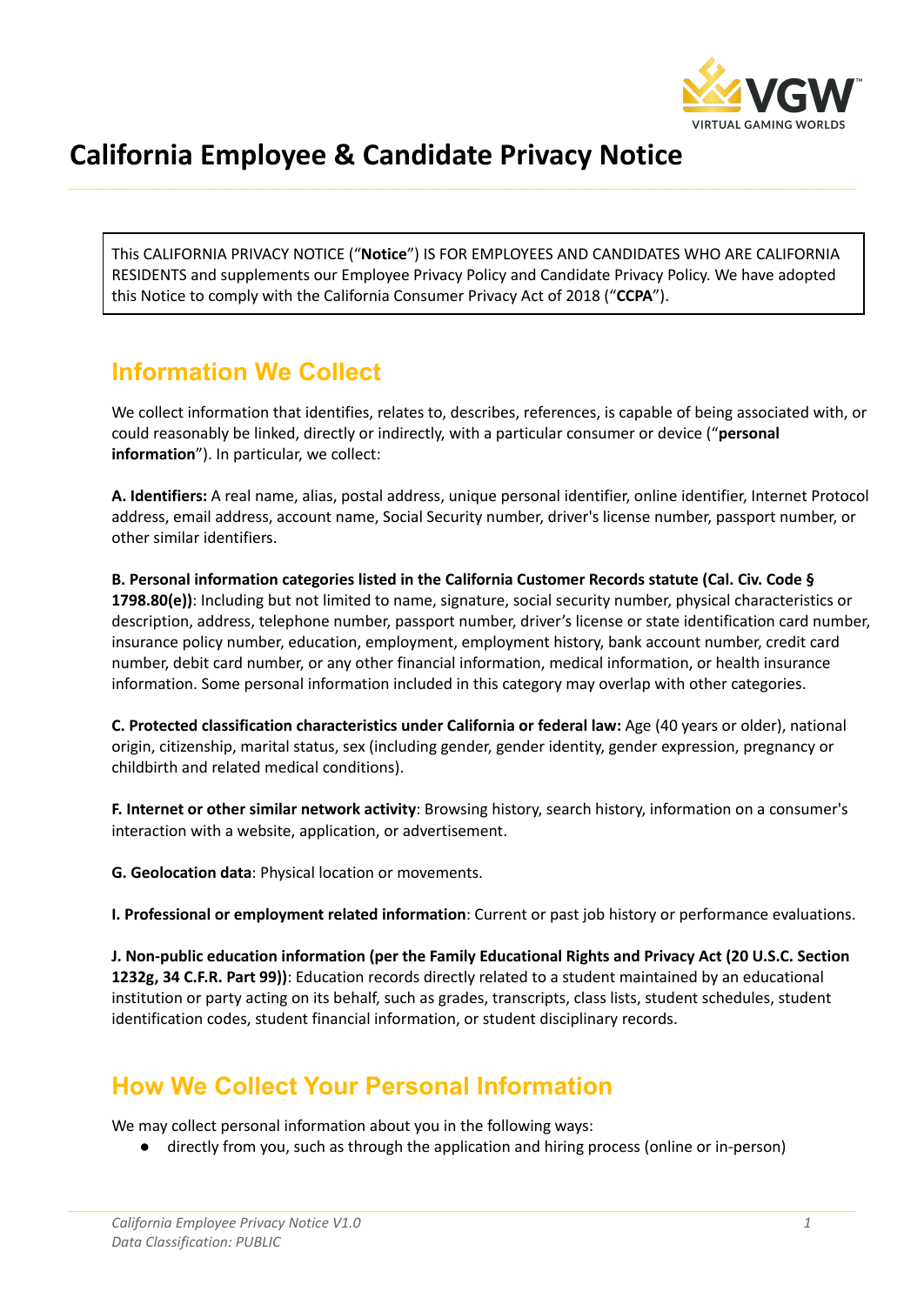

## **California Employee & Candidate Privacy Notice**

- during your activities in the course of your employment, such as through your performance and interaction with other employees, contractors, customers or other individuals or through your use of our online services and other similar applications
- from other parties, subject to the requirements of applicable law. These parties may include:
	- references
	- publicly available information
	- former employers
	- other employees (for example, to nominate and celebrate a colleague for outstanding achievements)
	- other third parties, such as background check agencies, police departments, company-approved third party travel management systems, and third party ride services (if and to the extent permitted by applicable law).

## **How We Use Collected Information**

In accordance with applicable laws, we may collect and use personal information for the following purposes:

- determining eligibility for initial employment, including the verification of references and qualifications
- administering pay and benefits processing employee work-related claims (e.g. worker compensation, insurance claims, etc.)
- establishing training and/or development requirements
- conducting performance reviews and determining performance requirements
- assessing qualifications for a particular job or task
- gathering evidence for disciplinary action, or termination
- establishing a contact point in the event of an emergency (such as next of kin)
- complying with applicable labour or employment statutes
- compiling directories
- ensuring the security of company-held information
- such other purposes as are reasonably required by VGW.

### **Sharing Your Information**

We do not sell, trade, or rent employee personal information to others. From time to time, we may utilize the services of third parties (including companies within VGW Group) in our business and may also receive personal information collected by those third parties in the course of the performance of their services for us. Where this is the case, we will take reasonable steps to ensure that they have demonstrated that they have the right to disclose your personal information to us.

Your personal information may also be disclosed:

- as permitted or required by applicable law or regulatory requirements. In such a case, we will endeavour to not disclose more personal information than is required under the circumstances.
- to comply with valid legal processes such as subpoenas or court orders.